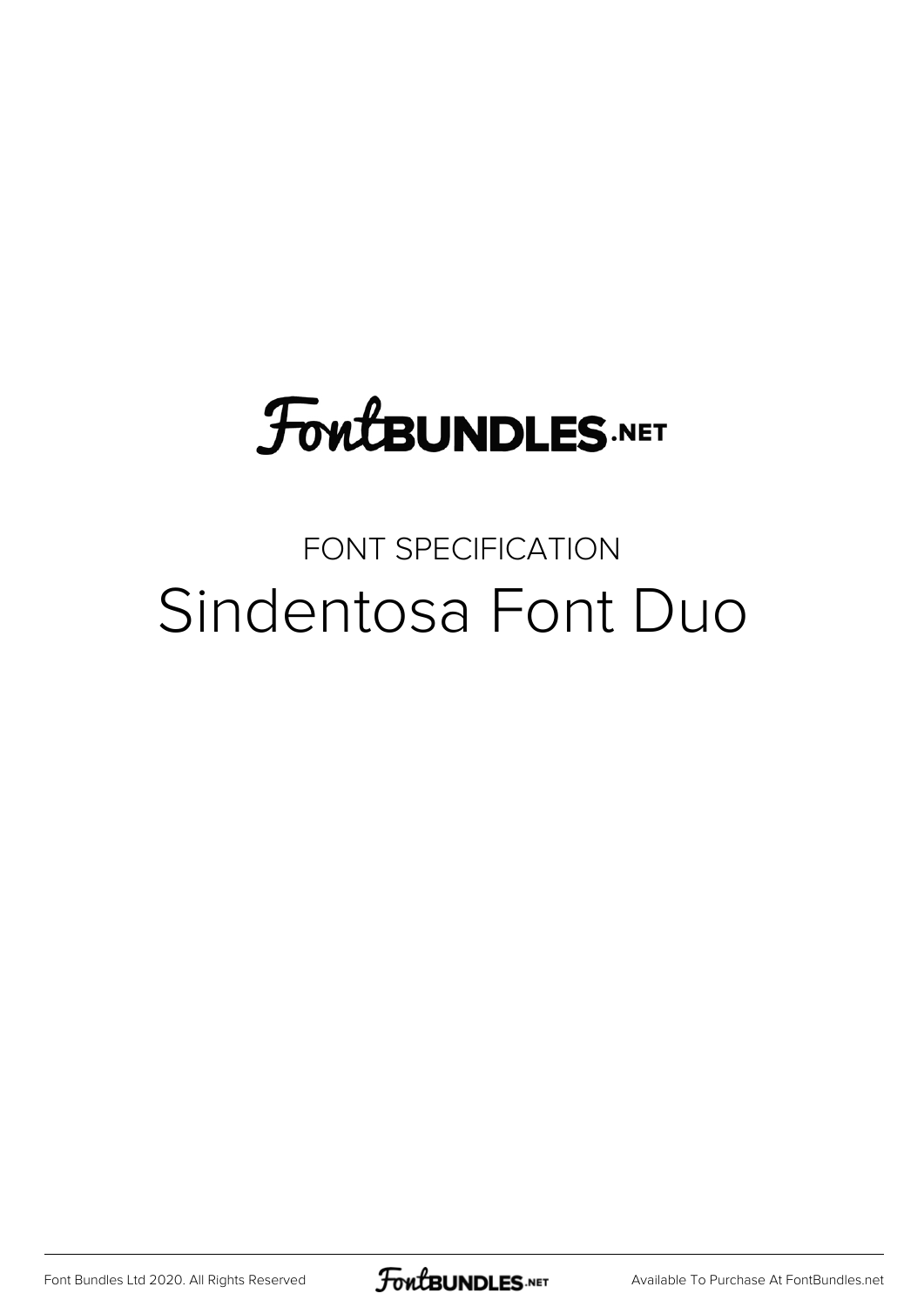#### Sindentosa Sans - Regular

**Uppercase Characters** 

# **ABCDEFGHIJKLMNOPORSTUVWXYZ**

Lowercase Characters

**ABCDEFGHIJKLMNOPQRSTUVWXYZ** 

**Numbers** 

## 0123456789

**Punctuation and Symbols** 

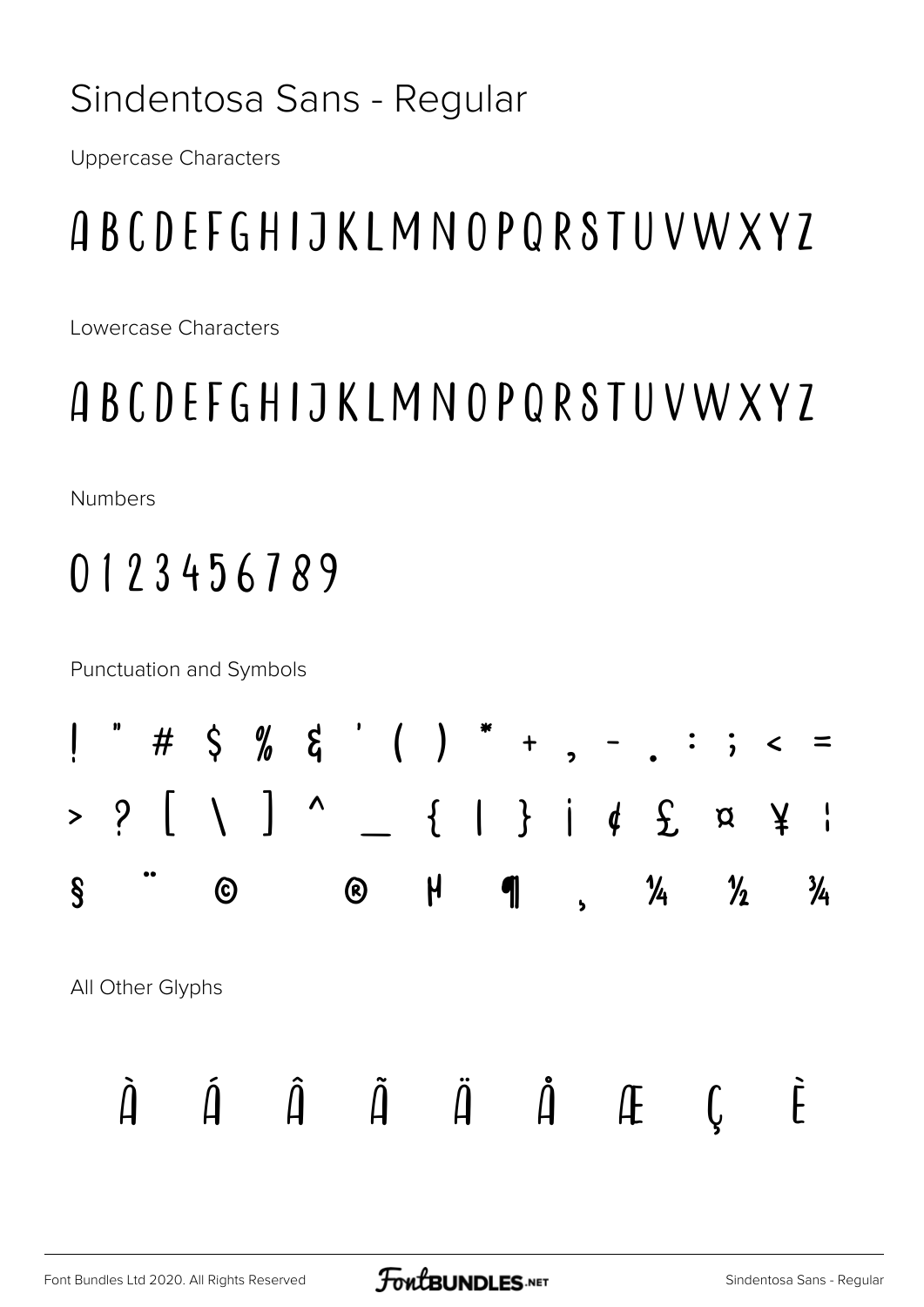|  |  |  | $\begin{matrix} \hat{E} & \hat{E} & \hat{E} & \hat{I} & \hat{I} & \hat{I} & \hat{I} & \hat{I} & \hat{N} \end{matrix}$                                                                                                                                                                                                                                                                                                                                                                                                                                |  |
|--|--|--|------------------------------------------------------------------------------------------------------------------------------------------------------------------------------------------------------------------------------------------------------------------------------------------------------------------------------------------------------------------------------------------------------------------------------------------------------------------------------------------------------------------------------------------------------|--|
|  |  |  | $\begin{matrix} \mathbf{0} & \mathbf{0} & \mathbf{0} & \mathbf{0} & \mathbf{0} & \mathbf{0} & \mathbf{0} & \mathbf{0} & \mathbf{0} & \mathbf{0} & \mathbf{0} & \mathbf{0} & \mathbf{0} & \mathbf{0} & \mathbf{0} & \mathbf{0} & \mathbf{0} & \mathbf{0} & \mathbf{0} & \mathbf{0} & \mathbf{0} & \mathbf{0} & \mathbf{0} & \mathbf{0} & \mathbf{0} & \mathbf{0} & \mathbf{0} & \mathbf{0} & \mathbf{0} & \mathbf{0} & \mathbf{0$                                                                                                                     |  |
|  |  |  | $\begin{matrix} \hat{\textbf{U}} & \begin{matrix} \hat{\textbf{U}} & \hat{\textbf{V}} \end{matrix} & \hat{\textbf{Y}} & \hat{\textbf{P}} & \hat{\textbf{Q}} & \hat{\textbf{Q}} & \hat{\textbf{Q}} & \hat{\textbf{Q}} & \hat{\textbf{Q}} & \hat{\textbf{Q}} & \hat{\textbf{Q}} \end{matrix} \end{matrix}$                                                                                                                                                                                                                                             |  |
|  |  |  | $\mathring{A}$ $\mathring{A}$ $\mathring{C}$ $\mathring{C}$ $\mathring{C}$ $\mathring{C}$ $\mathring{C}$ $\mathring{C}$ $\mathring{C}$ $\mathring{C}$ $\mathring{C}$ $\mathring{C}$ $\mathring{C}$ $\mathring{C}$ $\mathring{C}$ $\mathring{C}$ $\mathring{C}$ $\mathring{C}$ $\mathring{C}$ $\mathring{C}$ $\mathring{C}$ $\mathring{C}$ $\mathring{C}$ $\mathring{C}$ $\mathring{$                                                                                                                                                                 |  |
|  |  |  | $\hat{\textbf{I}} \quad \ddot{\textbf{I}} \quad \tilde{\textbf{N}} \quad \hat{\textbf{0}} \quad \hat{\textbf{0}} \quad \hat{\textbf{0}} \quad \tilde{\textbf{0}} \quad \ddot{\textbf{0}} \quad \vdots$                                                                                                                                                                                                                                                                                                                                               |  |
|  |  |  | $\begin{array}{ccccccccccccccccc} \text{\large $\emptyset$} & \text{\large $\text{\large $\text{\rm{i}}$} & \text{\large $\text{\rm{0}}$} & \text{\large $\text{\large $\text{\rm{0}}$} & \text{\large $\text{\rm{0}}$} & \text{\large $\text{\rm{0}}$} & \text{\large $\text{\rm{0}}$} & \text{\large $\text{\rm{0}}$} & \text{\large $\text{\rm{0}}$} & \text{\large $\text{\rm{0}}$} & \text{\large $\text{\rm{0}}$} & \text{\large $\text{\rm{0}}$} & \text{\large $\text{\rm{0}}$} & \text{\large $\text{\rm{0}}$} & \text{\large $\text{\rm{0$ |  |
|  |  |  | $\begin{array}{cccccccccccccc} \hat{\mathsf{Y}} & \mathsf{I} & \mathsf{I} & \mathsf{I} & \mathsf{I} & \mathsf{I} & \mathsf{I} & \mathsf{I} & \mathsf{I} & \mathsf{I} & \mathsf{I} & \mathsf{I} & \mathsf{I} & \mathsf{I} & \mathsf{I} & \mathsf{I} & \mathsf{I} & \mathsf{I} & \mathsf{I} & \mathsf{I} & \mathsf{I} & \mathsf{I} & \mathsf{I} & \mathsf{I} & \mathsf{I} & \mathsf{I} & \mathsf{I} & \mathsf{I} & \mathsf{I} & \mathsf{I$                                                                                                             |  |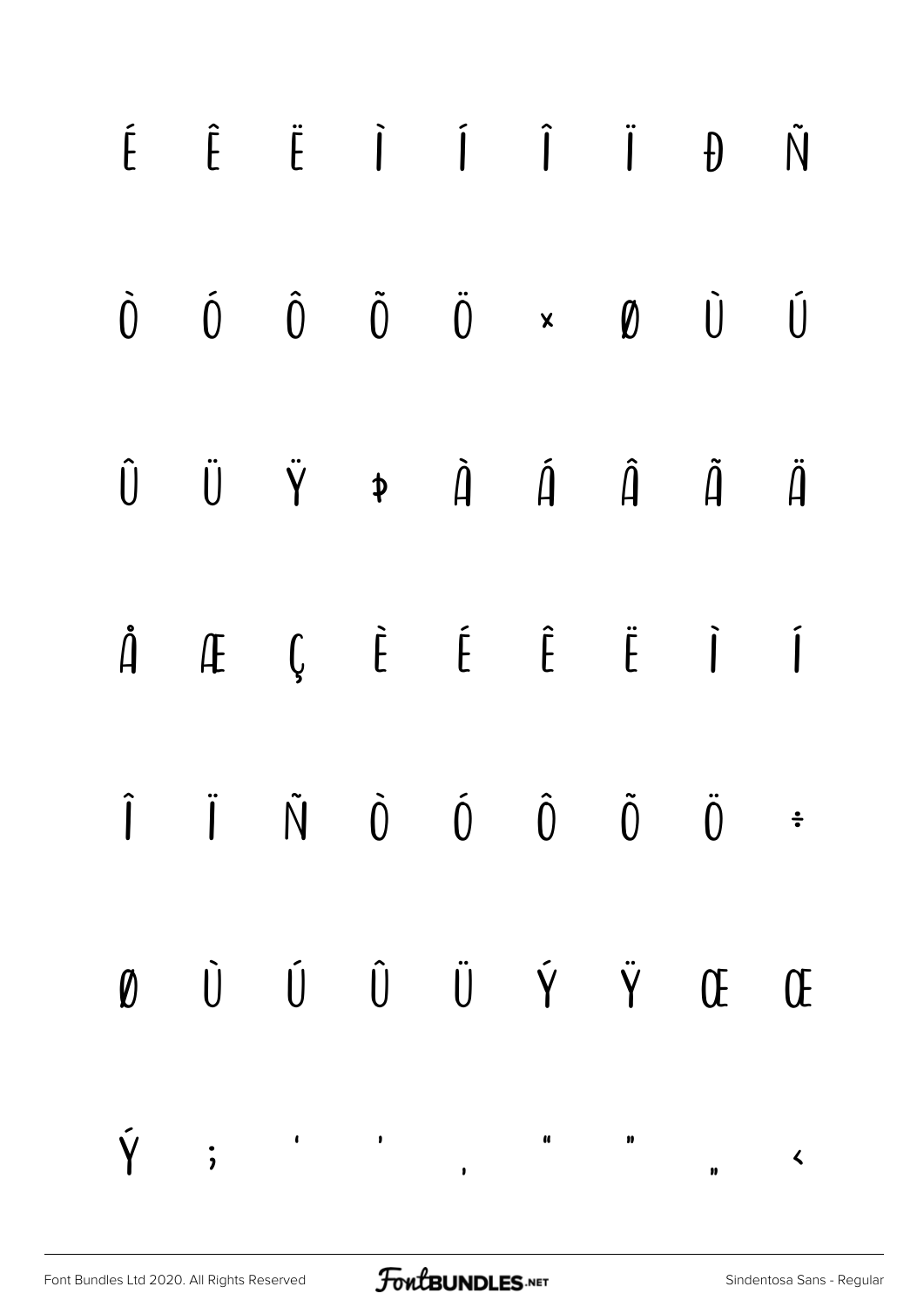### $\rightarrow$  / F  $f$  f  $M$  - /  $\approx$

 $\leq$   $\geq$ 

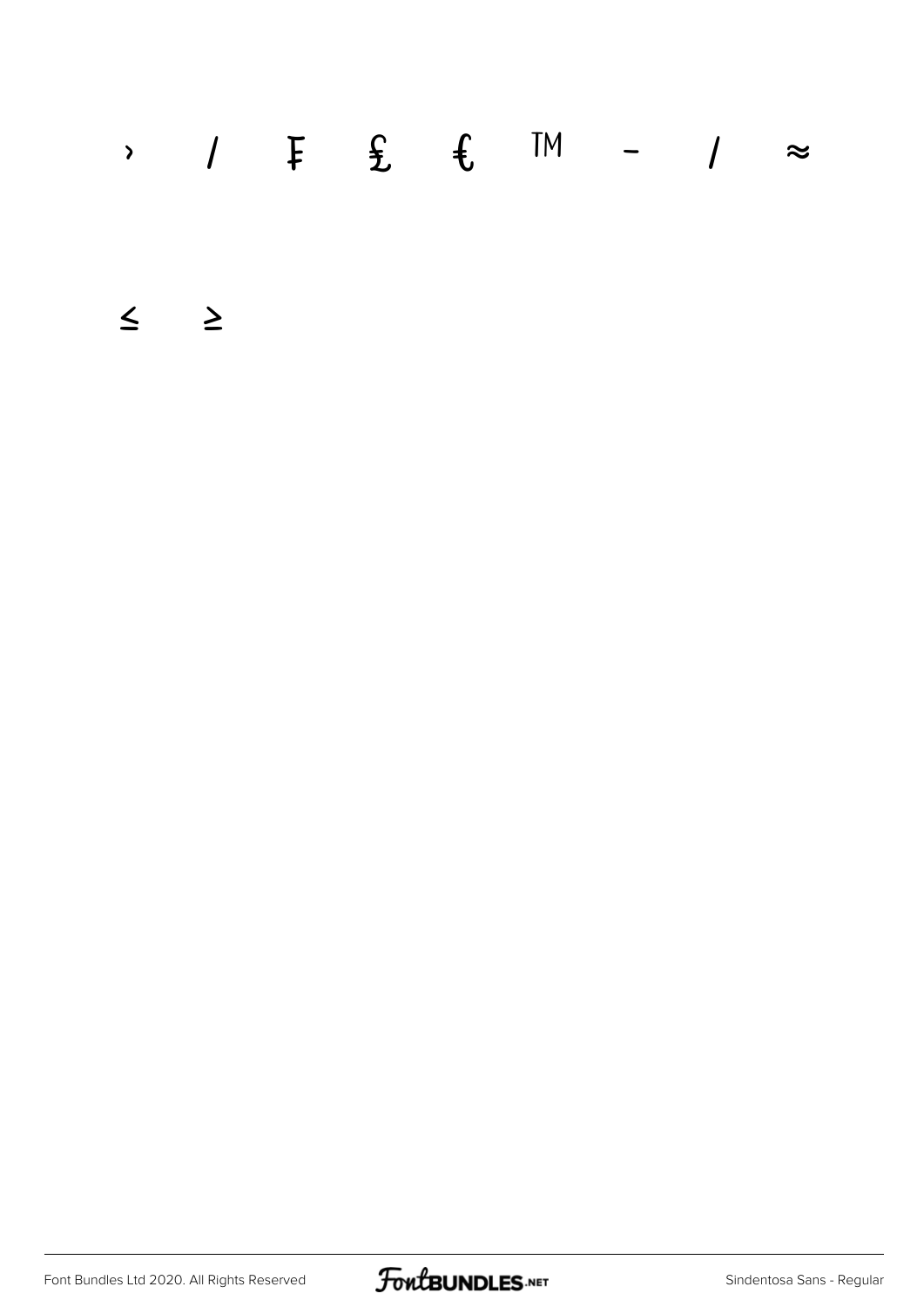#### Sindentosa - Regular

**Uppercase Characters** 

 ${\mathcal{A}}\hspace{0.1em}{\mathcal{B}}\hspace{0.1em}{\mathcal{C}}\hspace{0.1em}{\mathcal{D}}\hspace{0.1em}{\mathcal{E}}\hspace{0.1em}{\mathcal{F}}\hspace{0.1em}{\mathcal{A}}\hspace{0.1em}{\mathcal{A}}\hspace{0.1em}{\mathcal{I}}\hspace{0.1em}{\mathcal{S}}\hspace{0.1em}{\mathcal{K}}\hspace{0.1em}{\mathcal{I}}$  $\mathcal{M}$   $\mathcal{M}$   $\mathcal{P}$   $\mathcal{P}$   $\mathcal{P}$   $\mathcal{R}$   $\mathcal{S}$   $\mathcal{T}$   $\mathcal{M}$   $\mathcal{V}$   $\mathcal{N}$ YZ

Lowercase Characters

 $a$  b c d e f g h i j k l m n o p g r s t u v w x y

 $\chi$ 

**Numbers** 

 $0123456789$ 

**Punctuation and Symbols** 

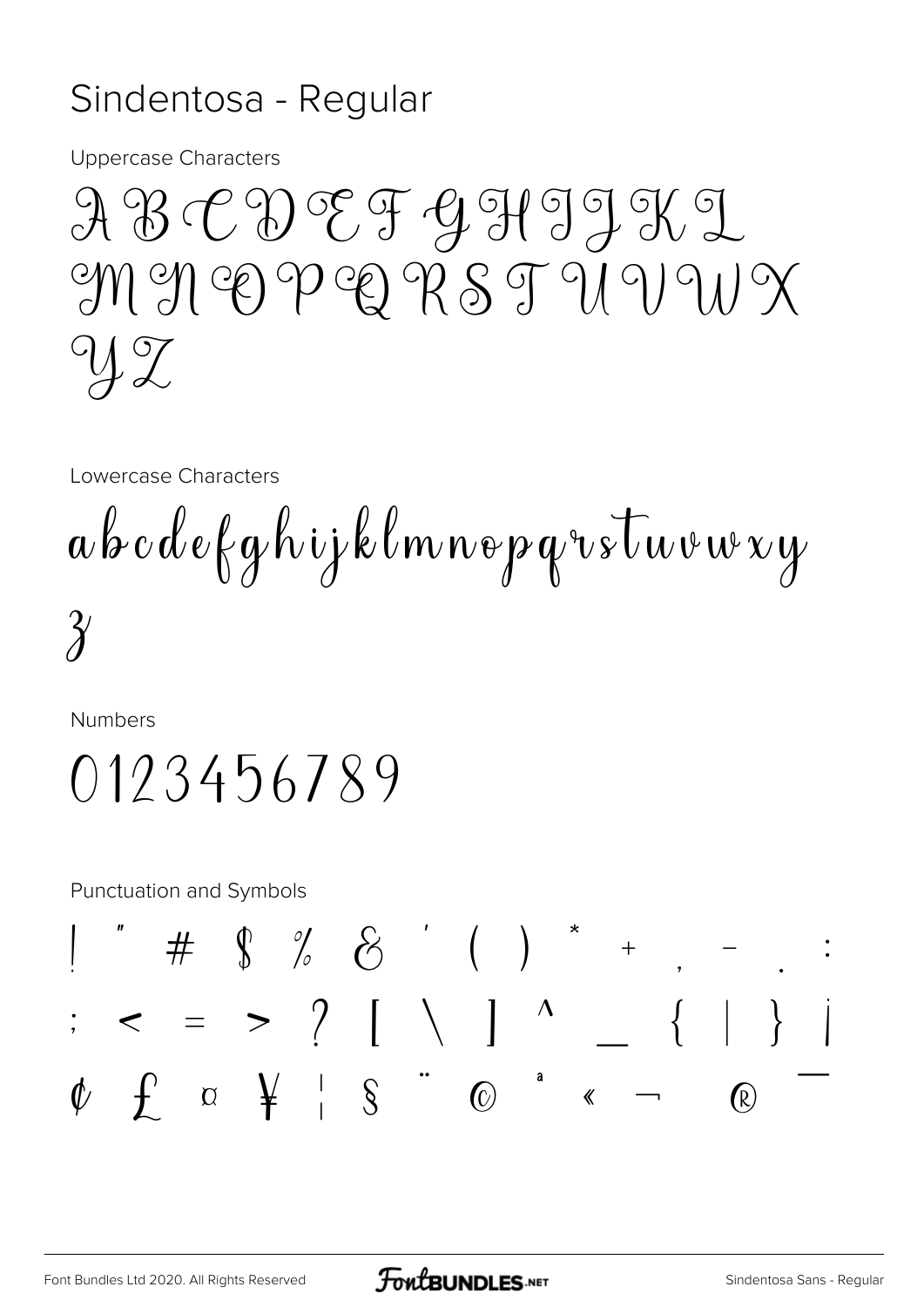2 3 /  $\mu$  1 0  $\gamma$   $\frac{1}{4}$   $\frac{1}{2}$   $\frac{3}{4}$  $\pm$  $\circ$ All Other Glyphs

 $\hat{A} \quad \hat{A} \quad \hat{A} \quad \hat{A} \quad \hat{A} \quad \hat{A} \quad \hat{A} \quad \hat{A} \quad \hat{C} \quad \hat{C}$  $\circ \hat{\xi}$ ,  $\circ \hat{\xi}$ ,  $\circ \hat{\xi}$ ,  $\circ \hat{g}$ ,  $\circ \hat{g}$ ,  $\circ \hat{g}$ ,  $\circ \hat{g}$  $\mathcal{D}$  $\mathcal{Y}$ Û Û Y  $\beta$  $\ddot{\mathbf{a}}$  $\hat{a}$   $\hat{a}$  $\tilde{\boldsymbol{a}}$  $\mathbf{c}$   $\tilde{\mathbf{e}}$   $\tilde{\mathbf{e}}$   $\tilde{\mathbf{e}}$   $\tilde{\mathbf{e}}$   $\tilde{\mathbf{e}}$  $\ddot{\boldsymbol{a}}$  $\mathring{\bm{\alpha}}$   $\bm{\alpha}$  $\ddot{U}$ 

 $\overline{P}$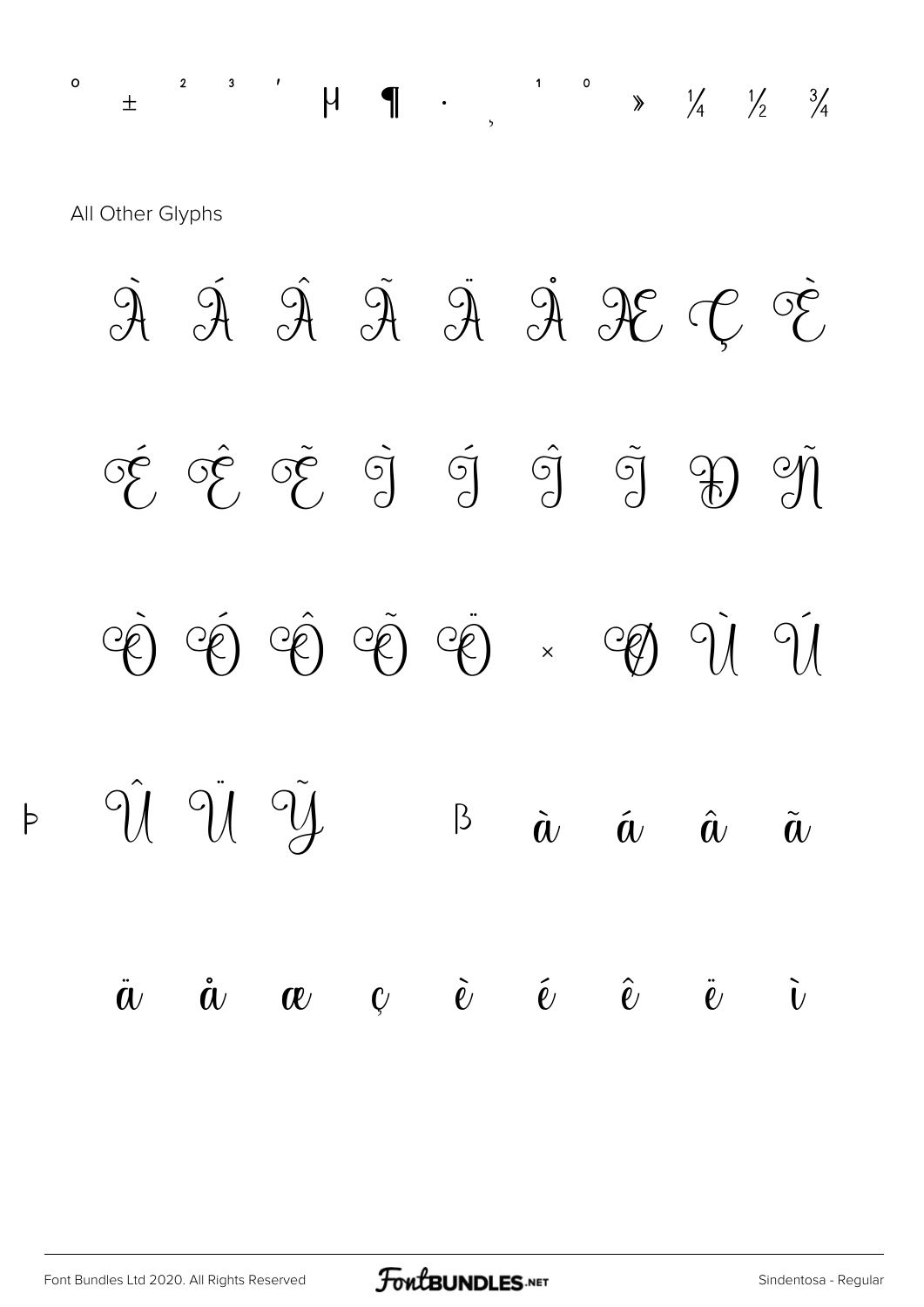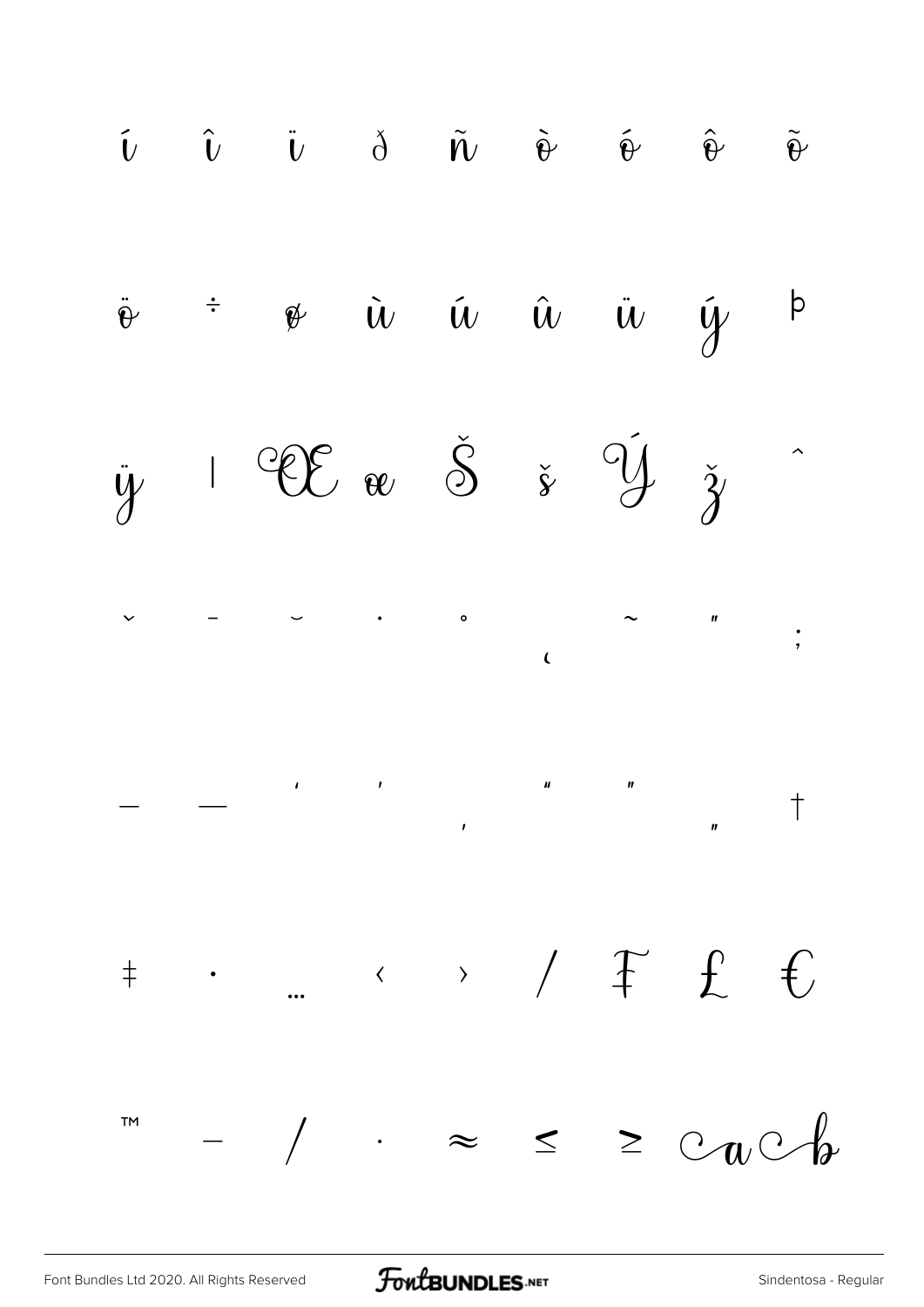cocder fegeheigek

 $C$ le menco e pequeves et

cueveur reyezu de vo

does fogohois jo kolo

monoro po po vo so to vo

vouovoyozob dof g

oh j ver et y a sk gg